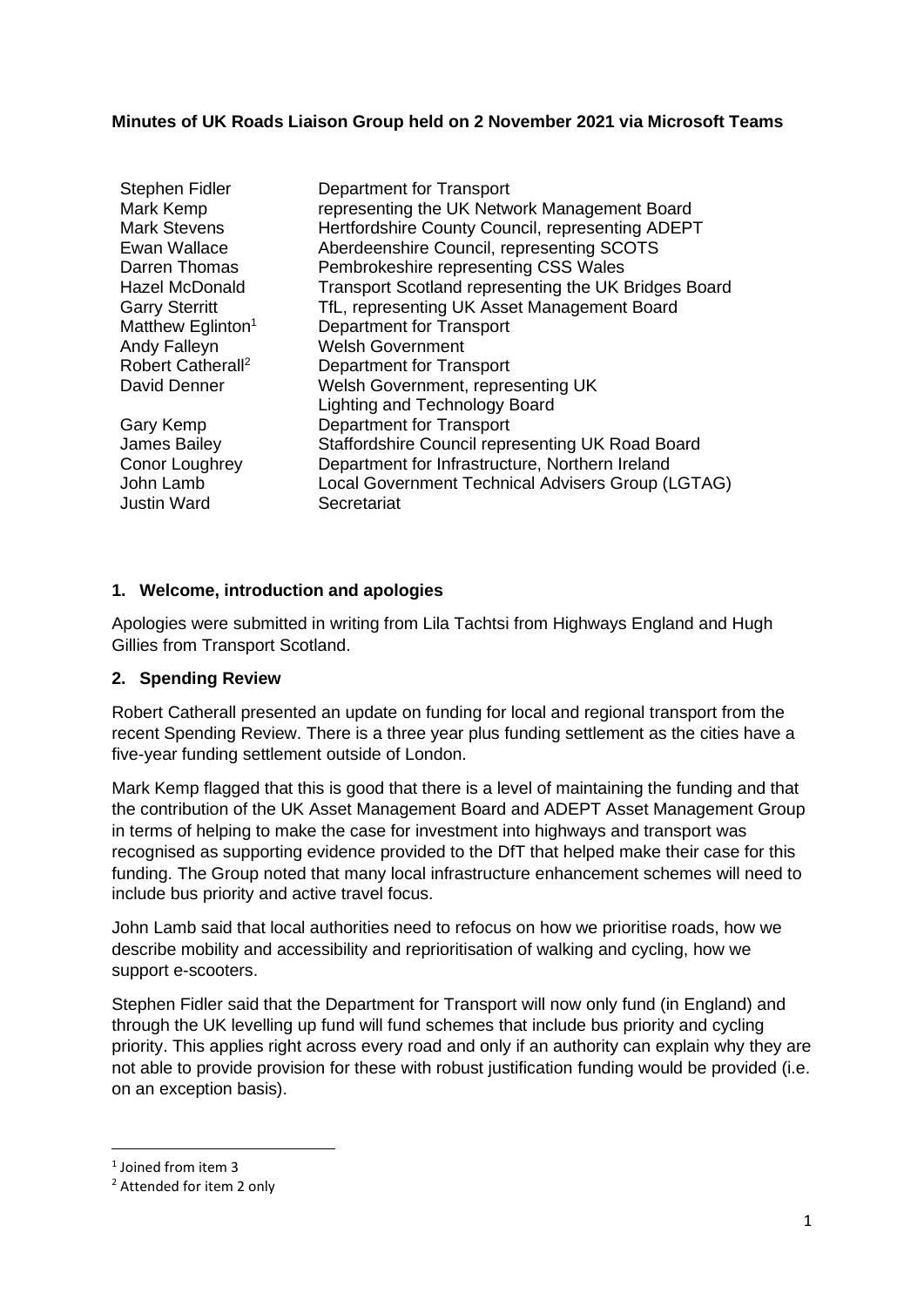James Bailey asked about the deterioration of the asset and how much the Spending Review has addressed that. Rob Catherall said that on highways maintenance the Asset Management Board's contribution to the evidence base had been very helpful and that there were recognised pressures of inflationary pressures. The impact on the backlog – and risks on bridges and other assets was a risk the Group noted. Conor Loughrey noted the pressures on the resource budget. Mark Stevens noted inflationary pressures and supplychain pressures. John Lamb noted that the five-year funding for Combined Authorities need to be clear with the evidence base of delivery and collectively work on the monitoring framework for this.

## **Action: Mark Stevens to share a briefing on inflationary pressures and supply-chain delays that are affecting the industry [completed] <sup>i</sup>**

# **3. Research**

Matt Eglinton thanked the Board members for their research proposals and said they will be reviewed and prioritised and be submitted for Minister for decision.

**Action: Hazel McDonald noted that BOF had discussed prioritisation on 19th October and will be circulated with a two-week turnaround for finalisation.** 

### **Action: David Denner to finalise the UK Lighting & Technology Board research proposals**

## **4. UK Asset Management Board Chair**

The Group noted Garry Sterritt was due to stand down as Chair of the UK Asset Management Board. Stephen Fidler noted his significant thanks to Garry Sterritt for his leadership on the UK Asset Management.

# **5. Away Day**

Justin apologised for not making further progress on the Away Day. There was a discussion on the focus of the Away Day – to review the Vision, Focus, Outcomes that are sought to be achieved alongside. John Lamb noted wicked issues should be covered and Darren Thomas said that it would be interesting to identify these alongside a focus on climate change and net zero. Hazel McDonald noted that that carbon was a major focus for the sector. Justin Ward noted that issues of carbon and climate should be firmly in sight for the research programme now.

#### **Action: Justin Ward to establish a date within the next two weeks (February and March in 2022).**

#### **Action: Proposal for hosting at the PEARL Lab**

**Action: Justin Ward/John Lamb to share previous highlights for focus for the UKRLG** 

# **6. UK Asset Management Board**

Garry Sterritt provided an update on the Board's work noting a lot of work was completed for the Spending Review.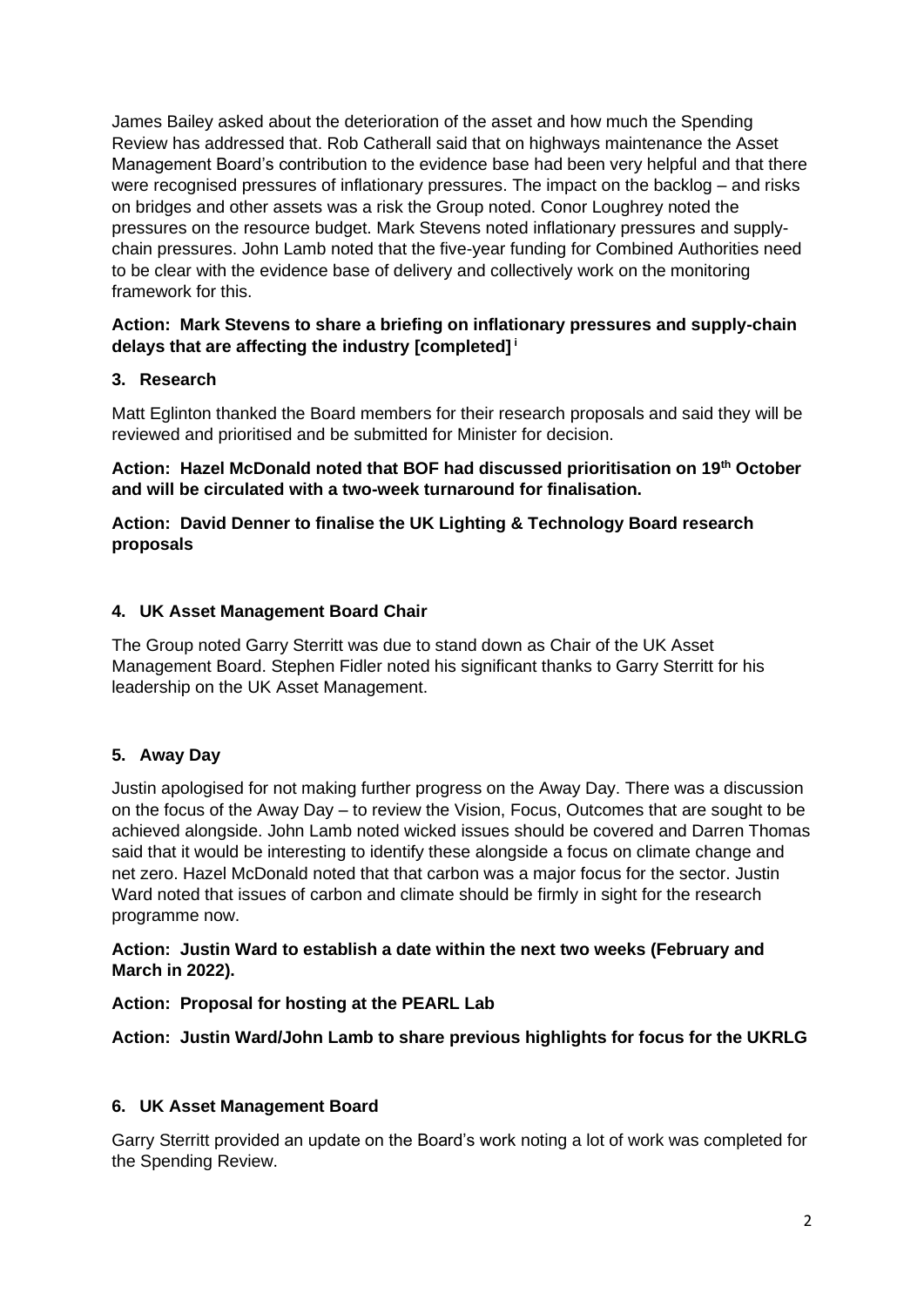**Action: Garry Sterritt to share for publication on UKRLG website the slide presentation pack on economic evaluation for highways maintenance used for the Spending Review Icompleted: The Case for Investing in Highway Maintenance | CIHTI** 

# **7. UK Roads Board**

James Bailey noted that the Board was focused on the Away Day and the need for the UKRLG Away Day (noting the purpose and focus for UKRLG). The challenge of climate change and resilience were also highlighted and the constitution of the current Board if this was correct. There were other points on accreditation and the Code of Practice that could be focused on. The coordination with the UK Asset Management Board was also highlighted.

James said the Code of Practice is now six years old, and the question had been asked about a review of this in terms of longer-term implementation and good practice identification.

Winter resilience was highlighted and flagging that salt provision was sufficient but aspects such as vehicle maintenance and the availability of spare parts was highlighted as a concern. Darren Thomas asked about participation from Devolved Administrations across the Boards and it was noted that this was very good across all Board areas.

# **Action: James Bailey and Justin Ward and Hazel McDonald to work with Matt Eglinton on a survey to review the Code of Practice**

## **8. UK Lighting & Technology Board**

David Denner said that the Board was due to secure young professional input into the Board soon. David highlighted that the research programme was being finalised and noted a point about how the COP is updated on the website.

John Lamb noted that the UKRLG has a statutory footing to a degree with the publications that it produces. John congratulated the Board on their work on the State of Lighting with LEDs but asked about where this would go next and the uptake on this (e.g., with PFIs in some places and contractual SPV issues). David Denner responded that it would be great to have full 100% LED lighting (and powered by renewable energy).

There was a discussion on the approach to amending the Code and James Bailey said on previous amendments to the Code have been reviewed and led by the Board and then signed off by UKRLG and that this worked well.

Mark Kemp noted issues of personal security and cycling and asked if we are lighting the right things (particularly with changes in vehicle lighting). David Denner said that it is about the right light, right place and right time is the key thing.

# **9. UK Bridges Board**

Masonry Arch Bridge guidance and Boundary Guidance are both due to be published shortly and covered in Transportation Professional. There was a discussion about cost sharing agreements with highway authorities. There was a discussion about bridges guidance and ownership and updates to the BCI scores (as some authorities are doing different things); as such, a review of these guidance documents would be important.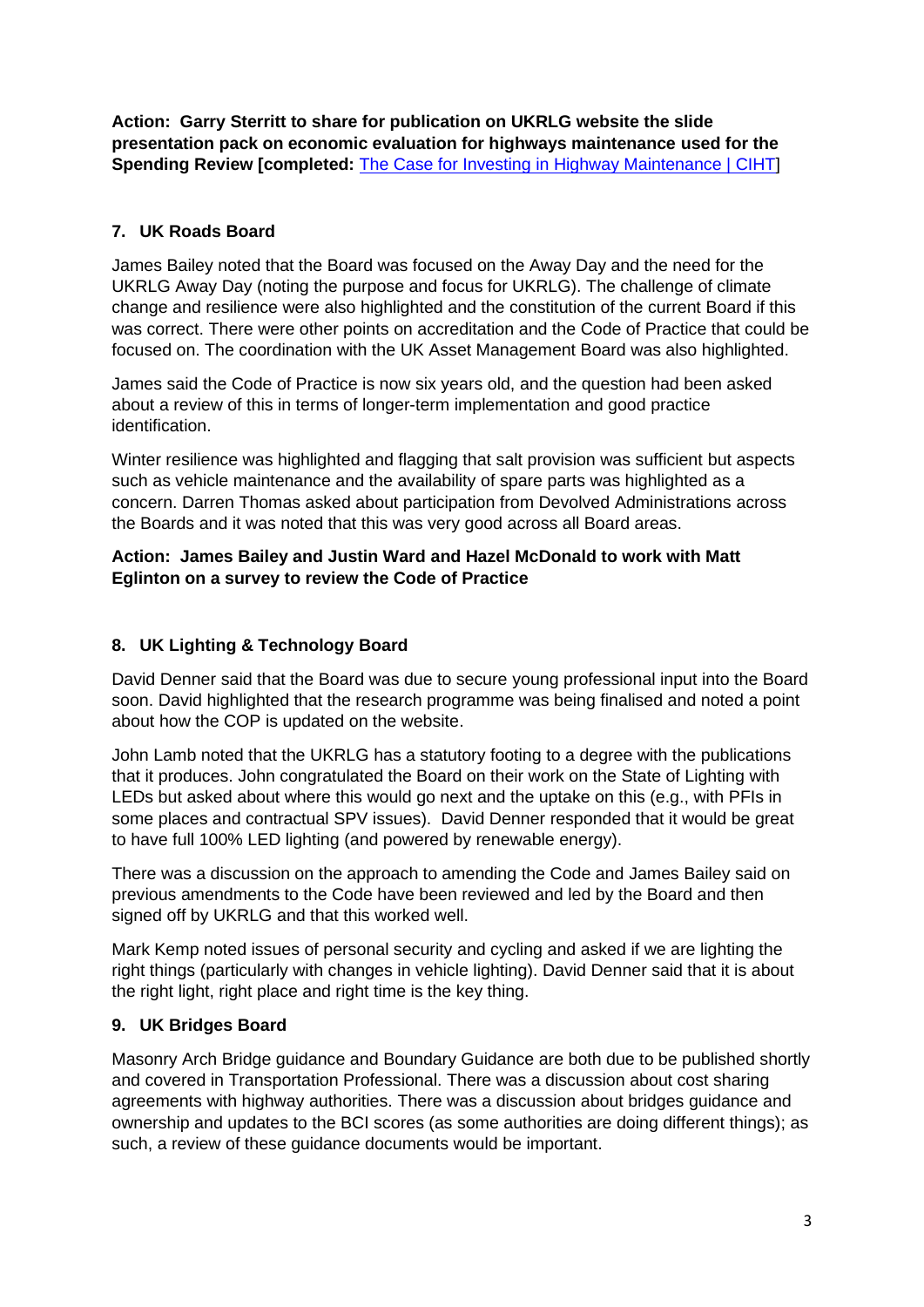### **Action: Hazel McDonald to share the Network Rail Parapet Protocol document for approval with UKRLG for final sign-off.**

### **Action: Hazel McDonald to share Boundary Guidance for UKRLG review for information**

## **Action: Hazel McDonald to share Masonry Arch Bridge Guidance for UKRLG review for information**

Finally, Hazel McDonald noted that the case for investment included a contribution from the UK Bridges Board and relative risk and that this was shared with DfT for the Spending Review.

## **10. UK Network Management Board**

Mark Kemp noted that the Board had a presentation on PEARL by Professor Nick Tyler at the meeting. Mark welcomed that the consultation is out currently on Part 6 of the Traffic Management Act and on electric vehicle charging.

Mark Kemp noted on funding, that as in the network management world the revenue pressures are increasing in terms of annual rent on IT systems and the need for a provision in the budget for that.

## **11. AOB**

Conor said that John Irvine due to retire and the Board re-iterated their thanks to John for his contribution in the past to the UKRLG. The Board also confirmed again their thanks to Liz Kirkham for her excellent leadership of the UK Bridges Board and welcomed the updates at the meeting from Hazel McDonald demonstrating that work initiated during Liz Kirkham's time as Chair was soon going to be made widely available and be of benefit to the bridge community.

**<sup>i</sup> End meeting note:**

Supply-chain issues: from a local authority:

Operations Manager, who looks after our supply chain and commercial relationships on how the highways market was looking to him:

- 1. Status;
	- Average material costs increased in excess of 20% compared to same period last year.
	- Early warning notifications are predicting further cost rises in Q4 and Q1 next year.
	- Timber stocks stabilised but haulage shortages continue to increase lead-in times beyond 8 weeks.
	- Standard stock precast concrete products are subject to increased lead-in times beyond 4 weeks in some cases.
	- Specialist sustainable travel precast concrete product lead-in times are still exceeding 16 weeks.